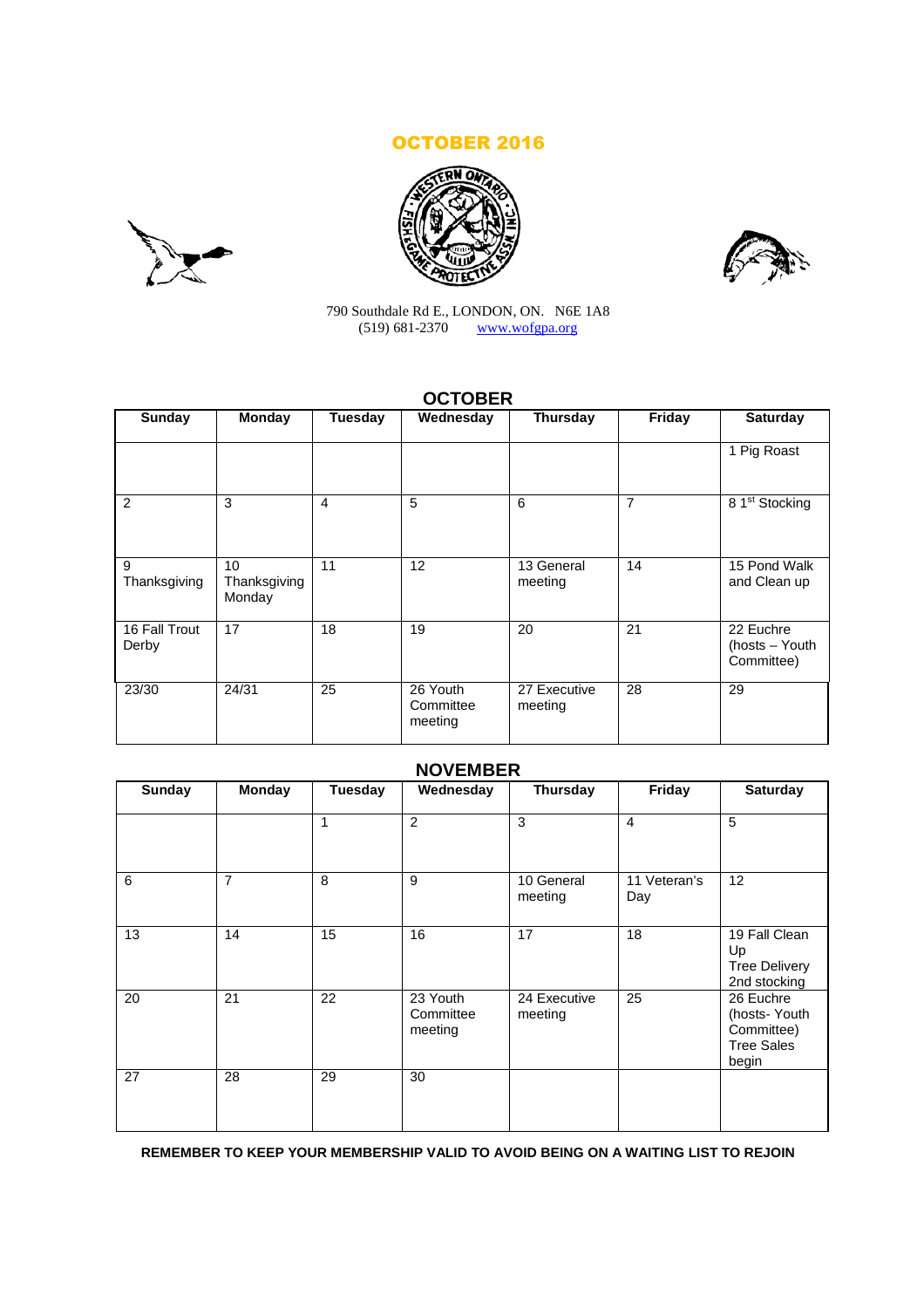#### **Western Ont. Fish & Game Protective Association Executive & Committees for 2016 - 2017**

| <b>President</b>                            |                              |
|---------------------------------------------|------------------------------|
| Stan Gibbs                                  | 519-668-2609                 |
| <b>1st Vice President</b><br>Andre Koch     | 519-685-5725                 |
| 2nd Vice President<br><b>Brian Ernteman</b> | 519-453-3641                 |
| <b>Secretary</b>                            |                              |
| Teresa Couture<br>Treasurer                 | 519-668-6257                 |
| <b>Steve Couture</b>                        | 519-668-6257                 |
| <b>Directors</b>                            |                              |
| Mary Degan<br>Lawrence Lainchbury           | 519-438-8104<br>519-681-7199 |
| <b>Past President</b><br>John Manvell       | 519-455-3627                 |
| <b>Committees</b>                           |                              |
| Entertainment                               |                              |
| Teresa Couture (Chair)<br>Mary Degan        | 519-668-6257<br>519-438-8104 |
| <b>Brian Ernteman</b>                       | 519-453-3641                 |
| Valerie Grahl                               | 519-453-0659                 |
| Andre Koch<br>Cora Thompson                 | 519-685-5725<br>519-455-6461 |
| Julie Thursby                               | 519-473-5506                 |
| Diane Waite                                 | 519-685-7393                 |
| House                                       |                              |
| Lawrence Lainchbury (Chair)                 | 519-681-7199                 |
|                                             |                              |
| Steve Couture<br><b>Bert Smit</b>           | 519-668-6257<br>519-472-5624 |
| Grounds                                     |                              |
| Henry Van Eerdewijk (Chair)                 | 519-432-4239                 |
| <b>Steve Couture</b><br>Dan Efford          | 519-668-6257<br>519-474-6488 |
| <b>Brian Ernteman</b>                       | 519-453-3641                 |
| Lawrence Lainchbury                         | 519-681-7199                 |
| <b>Howard Pearcey</b><br><b>Bert Smit</b>   | 226-224-6605<br>519-472-5624 |
| Gord Spotton                                | 519-439-9450                 |
| Ponds                                       |                              |
| Stan Gibbs (Chair)<br><b>Brian Allen</b>    | 519-668-2609                 |
| Rod Cameron                                 | 519-668-1908<br>519-685-1377 |
| <b>Brian Ernteman</b>                       | 519-453-3641                 |
| Jim Graham<br>Joe Isenor                    | 519-681-0975<br>519-681-4301 |
| Lou Liberatore                              | 519-649-1988                 |
| Lawrence Lainchbury                         | 519-681-7199                 |
| George Maudsley<br>Doug Springer            | 519-681-6429<br>519-680-2599 |
| <b>Bob Thursby</b><br>Diane Waite           | 519473-5506<br>519-685-7393  |

## **Welfare**

Tom & Shirley McGill 519-652-2875

| <b>Boat Rack</b><br>Don Colborne<br><b>Membership</b>    | 519-686-9559                 |  |  |  |
|----------------------------------------------------------|------------------------------|--|--|--|
| Valerie Grahl                                            | 519-453-0659                 |  |  |  |
| <b>Newsletter</b><br><b>Teresa Couture</b>               | 519-668-6257                 |  |  |  |
| <b>Fundraising</b><br>Andre Koch<br><b>Steve Couture</b> | 519-685-5725<br>519-668-6257 |  |  |  |
| Youth Committee (Adult Mentors)                          |                              |  |  |  |
| Jeanette Jurasek (Chair)                                 | 519-685-0237                 |  |  |  |
| Janice Colborne (Co-Chair)                               | 519-686-9559                 |  |  |  |
| <b>Brian Frnteman</b>                                    | 519-453-3641                 |  |  |  |
| Autumn Ernteman                                          | 519-453-3641                 |  |  |  |
| Anne Jurasek                                             | 519-685-0237                 |  |  |  |
| Andre Koch                                               | 519-685-5725                 |  |  |  |
| <b>Club Merchandise</b>                                  |                              |  |  |  |
| Andre Koch                                               | 519-685-5725                 |  |  |  |
| <b>Website Administrator and Public Relations</b>        |                              |  |  |  |
| Lawrence Lainchbury                                      | 519-681-7199                 |  |  |  |
| <b>Political &amp; Environmental Research</b>            |                              |  |  |  |
| Steve & Teresa Couture                                   | 519-668-6257                 |  |  |  |
| <b>Stan Gibbs</b>                                        | 519-668-2609                 |  |  |  |
| Lawrence Lainchbury                                      | 519-681-7199                 |  |  |  |
| <b>Club Caretakers</b>                                   |                              |  |  |  |
| Ray and Barb Smith                                       | 519-681-2370                 |  |  |  |
| <b>Our Conservation Pledge</b>                           |                              |  |  |  |

I give my pledge as a Canadian to save and faithfully defend from waste the natural resources of my country, its soils & minerals, its waters, forests, air & wildlife, & to obey all Fish & Game laws.

# **Our Purpose**

To promote true sportsmanship by the protection, breeding, propagation and conservation of fish and game.

- To obey the Fish and Game Laws of Ontario.
- To promote reforestation and conservation.
- To maintain a club and pond for the accommodation and
- enjoyment of the members and friends.

## **Meetings**

General meetings are held on the second Thursday of each month at 7:30pm, except for the months of July and August. The Executive meetings are held on the fourth Thursday of each month. Remember that you, as a member, are welcome to attend all club meetings. Your input is highly valued and appreciated.

#### **Treasurer's Report**

The Treasurer's Report is presented at the Executive meeting and questions and comments are always welcome. If you wish to receive a copy of the full report, please attend this meeting.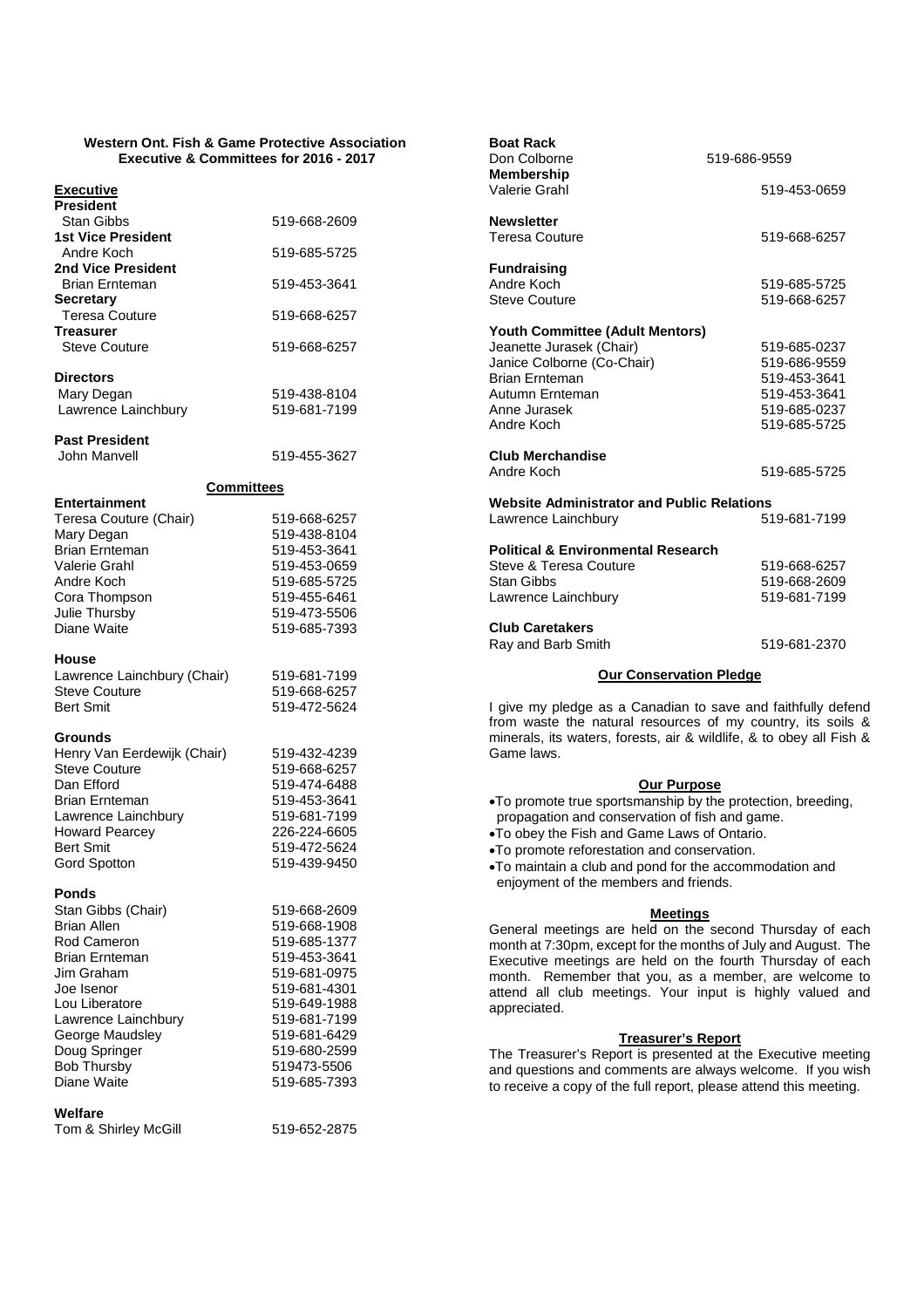### **PRESIDENT'S MESSAGE**

Beauty is in the eye of the beholder.

Some years ago, the first impression I had of our club and its property was one of amazement, that this gem in the heart of a growing city could be so real. Like most of you, my initial draw was the fishing but over the years and experiencing many different seasons, the beauty of our property still fascinates me.

Last week I happened to be on the back dock just before sunset and was presented with this awesome sight that only nature can produce.



I sat for a while and watched the growing darkness wipe away this magnificent moment in time. These kinds of scenes are frequent at our club, no matter what time of day or year.

Enjoy.

Yours in conservation Stan Gibbs

## **MEMBERSHIP RENEWALS**

In order to remain a valid member in good standing please attend a membership meeting to pay your membership dues, preferably at 7:00 pm (just before the scheduled meeting) Any payments that are mailed or left at the club will not be accepted and will be returned to you. If you are unable to attend the club to pay your dues on either of these dates, special arrangements for payment can be made only by contacting the Membership Chair, Val Grahl.

#### **WELFARE**

Many club members who aren't able to attend the club for meetings or fishing might welcome a quick call to say "Hello and what have you been up to?" If you know of a club member or their immediate family who could use some cheering up or has reached one of life's many milestones, please contact Tom and Shirley McGill who will gladly make contact on behalf of the club.



Smoking is not permitted within 5 metres (about 15 feet) of all club entrances. Smokers are asked to use the containers provided for cigarette butt disposal**.**

## **UPCOMING EVENTS**

Our event calendar for 2016 – 2017 is posted on the club's website at www.wofgpa.org. As the date of each event gets closer, the details of the function, including the contact person, will be printed in the newsletter and posted on the Bulletin Boards at the club and on the club website, www.wofgpa.org

If you are interested in joining one of our many committees, please contact the current Chairperson. Be an active member and not just a "name" on a committee. This summer's events are:

| Sat. Oct. 1    | Pig Roast (tickets on sale now)    |
|----------------|------------------------------------|
| Sat. Oct. 8    | 1 <sup>st</sup> trout stocking     |
| Mon. Oct. 10   | <b>Thanksgiving Monday</b>         |
| Thurs. Oct. 13 | General meeting                    |
| Sat. Oct. 15   | Pond Walk and Clean up             |
| Sun. Oct. 16   | <b>Fall Trout Derby</b>            |
| Sat. Oct. 22   | Euchre (hosted by Youth Committee) |
| Wed. Oct. 26   | Youth Committee meeting            |
| Thurs. Oct. 27 | Executive meeting                  |
| Thurs. Nov 10  | General Meeting                    |
| Fri. Nov. 11   | Veteran's Day                      |
| Sat., Nov. 19  | Fall Clean up                      |
|                | Xmas Tree Delivery                 |
|                | $2nd$ stocking                     |
| Wed. Nov. 23   | Youth Committee Meeting            |
| Thurs. Nov. 24 | Executive meeting                  |
| Sat. Nov. 26   | Euchre (hosts – Youth Committee)   |
|                | Xmas Tree Sales begin              |
| Thurs. Dec. 8  | General meeting & Turkey Roll      |
| Sat. Dec. 10   | <b>Breakfast with Santa</b>        |
|                | Bake / Craft Sale                  |
| Wed. Dec. 21   | Youth Committee meeting            |
| Thurs. Dec. 22 | Executive meeting                  |

Each WOFGPA member pledged to give their time to better the Club during their initiation. Helping out is also a great way for the new members to meet others in a relaxed and friendly setting when they aren't fishing.

#### **POND WALK AND CLEAN-UP**

- **WHEN**: Saturday, October 15th
- **TIME**: Meet in the club parking lot at 8:45 am We will leave on the walk at 9:00 am.

Proper attire must be worn and include boots, long pants and a waterproof jacket.

In this event, we will be picking up garbage that has collected around the pond and to enjoy the start of the beautiful fall colours. This walk should take roughly two hours.

I am hoping to have a birdwatcher or two and also who is knowledgeable of the ponds and their history who is willing to share with the group.

Garbage bags, snacks and refreshments will be provided.

Thank you

Andre Koch & the Youth Committee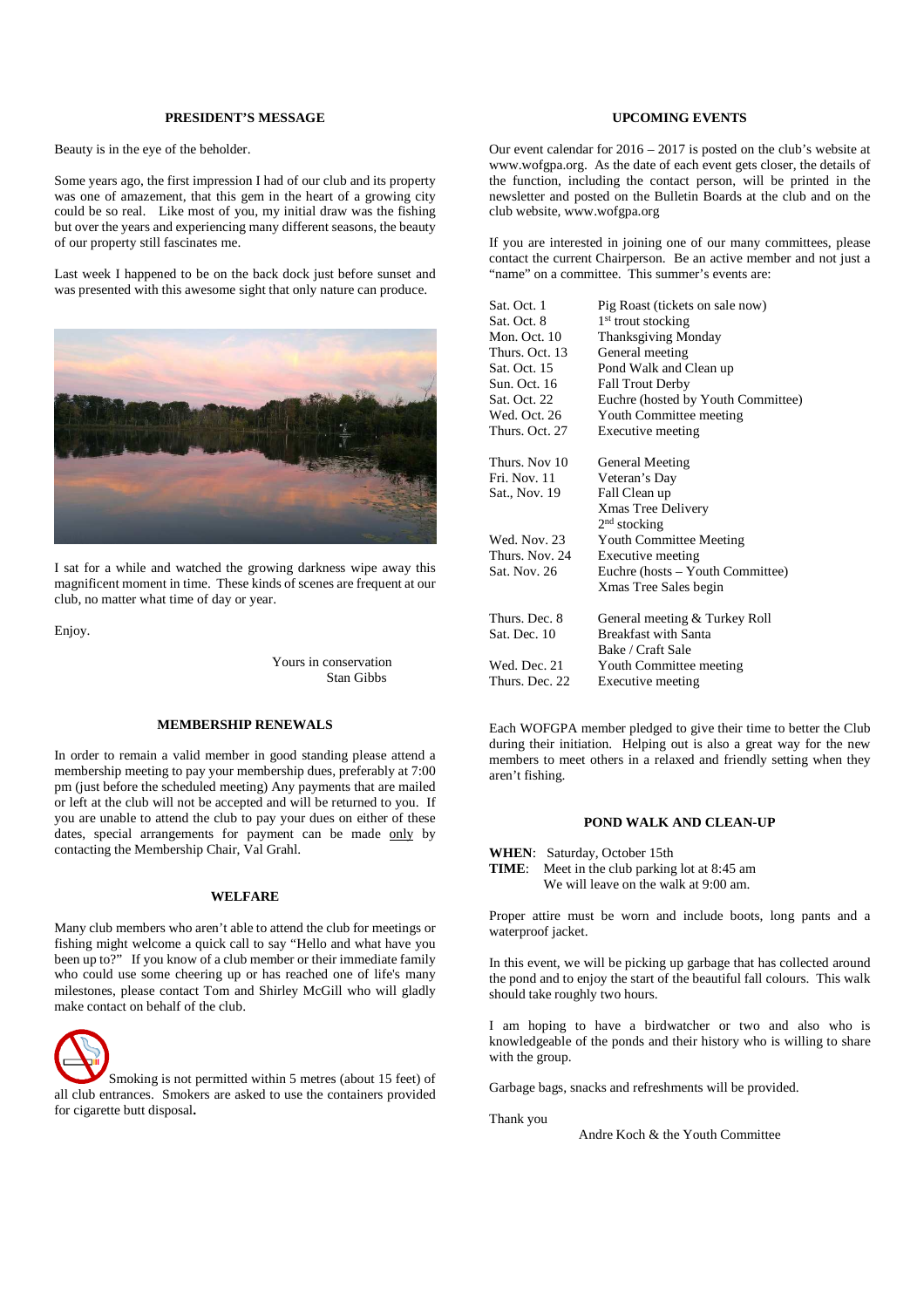## **BOAT RACK SPOT**

Would the owner of the orange canoe in spot # 23 please contact Don Colborne as soon as possible?

## **PIG ROAST (A taste of Italy) Sat. Oct. 1**

The club will be presenting a pig roast with all the trimmings and wine supplied with your meal on Sat., Oct. 1 at the club.

Cocktails will be served starting at 5:00 pm with dinner served around 6:00 pm.

The format is similar to the Jiggs Dinner which is held each spring.

All tickets for this event have been sold.

Many thanks to Andre Koch and Lou Liberatore for proposing a Pig Roast rather than a Fish Fry.

Hopefully the Pig Roast will be hosted annually at WOFGPA.

## **FALL TROUT STOCKING Saturday, October 8th**

This date has tentatively been set for the fall Trout stocking. The water temperature is currently quite warm and we are hoping for much cooler days and nights.

A second stocking is tentatively scheduled for Sat. Nov. 19.

Details will be posted on the bulletin boards as arrangements are finalized and the date confirmed.

## **FALL TROUT DERBY Sunday, October 16th**

Mark your calendar and tell your friends that our derbies are open to members and the general public.

Members are not allowed to fish the pond in the morning prior to the start of the derby.

| Registration: | 7:30 am (NO EARLIER PLEASE)    |
|---------------|--------------------------------|
| Derby Times:  | 8:00 am until Noon             |
| Cost:         | Members $-$ \$ 15.00           |
|               | Non-Members - \$18.00          |
|               | Youth $(12 \&$ under) - \$5.00 |

The rules are really quite simple.

- The longest total length of 3 Trout caught will determine the 1st, 2nd and 3rd place awards in each division. Of course, there will also be the Mystery Fish.
- Registration includes a hot lunch with refreshments. Your name will also be entered to win one of the many door prizes.
- During the derby, only registered anglers in the derby will be allowed to fish. Trout caught during the derby will count only for the derby. Once the derby has ended, everyone is invited to fish and all regular catch limits for your membership type will apply.



Thank you to Andre Koch and Teresa Couture for hosting the first Euchre of the season.

The winners of the evening were: **High Man** – Bill Lewis (62) **High Lady** – Cora Thomspon (71) **Most Lone Hands** – Arlene Whiteway and Jerry Mantz (5) Jerry had a high score of 73 but was only able to win in one category. **Mystery Man** – Ken Lockrey **Mystery Lady** – Lois Davis **50 / 50** - Teresa Couture

The next Euchre will be on Saturday, October 22, 2016. This evening will be hosted by the Youth Committee. The games start at 7:00 pm SHARP and the doors open at 6:00 pm to allow the card players to socialize before the games begin.

The cost is only \$ 5.00 per player and you do not need to have a partner when you arrive.

Progressive euchre is a fun filled evening with good company, good cards and a lot of laughter. The games are open to both members and non-members.

There is a light snack served during the break and door prizes at the end of the evening. A donation of a door prize or dessert is always welcome.

If you are interested in hosting a Euchre night, please speak with Teresa Couture. Hosts are needed for 2017.

# **CLUB MERCHANDISE**

NEW ITEMS – "Wick-away" navy golf shirt and "camouflaged" ball cap, embroidered with orange "WOFGPA" - cost \$28 and \$20, respectively.

The club has pens, lanyards, T-shirts, hoodies, sweatshirts, toques, patch crests and key chains available in stock

Current selection includes larger sized hoodies and T-shirts (sizes XL to XXXL). The embroidered "bucket" hats can be purchased for only \$15.00 each.

Lined jackets with an embroidered club crest and your name are available as custom orders only.

Andre Koch can be reached at home by phone and is present at club meetings and functions.

## **ONTARIO HUNTER EDUCATION & BOW-HUNTING COURSES**

Emad Hazboun teaches these courses for a very reasonable cost. He offers a discount if you are a WOFGPA club member.

For more information and the starting date of the next course, please contact Emad by phone at 519-317-4132 or by e-mail at emadhaz@heafs.com or visit his website www.heafs.com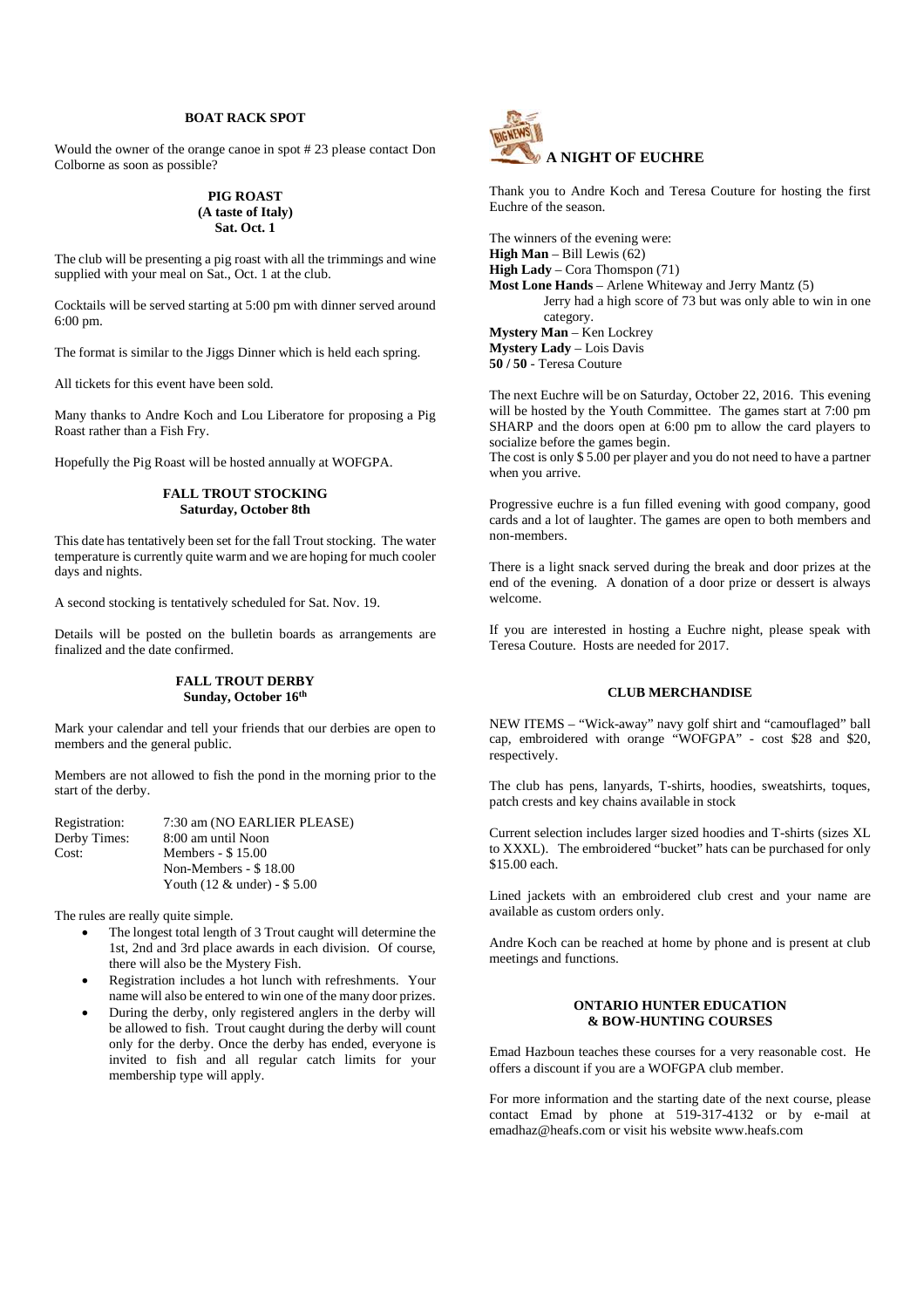#### **FALL CLEAN UP And CHRISTMAS TREE DELIVERY Sat. Nov. 19**

It is that time of year again. On Sat. Nov. 19, all hands are needed to do a bit of a clean-up around the club grounds. At the same time, Don Colborne has arranged for a Saturday delivery of the Christmas trees.

The Christmas Tree Sales is our largest fundraiser of the year. The proceeds keep your membership dues low and funds many club events throughout the year. It also ensures a continuous stock of Trout in the pond. Now is the time to get involved at your club and join the fun! Brian Ernteman and Don Colborne will be accepting names of volunteers for the Christmas Tree Shift calendar starting at the November General meeting

#### **Sat. Nov. 19 – starting at 8:30 am**

This day has been set aside to do a bit of a cleanup around the club grounds.

Don Colborne has arranged for the trees to be delivered to the club lot on a Saturday morning. rather than a weekday when many members are at work. A lot of assistance is needed from many volunteers to unload the truck in a timely manner. The large trees will be marked with spray paint at the time of unloading. If you are able to assist with the clean-up and unloading of the trees, come out to the club. Remember that many hands make light work.

#### **Sat. Nov. 26**

Christmas tree and Wreath Sales begin and will continue until all the trees are sold. If you wish to volunteer for a shift to sell trees, please speak with Brian Ernteman or Don Colborne after November General meeting. The "best" shifts are usually spoken for early so don't delay in booking yours.

This year the tree prices will be \$ 30, \$ 40 and \$ 50.

If you are able to donate unwanted ornaments or trinkets to the Wreath Brigade, please bring them to a meeting or function or drop them off at the club. The club has no use for glass ornaments which frequently come off and get broken.

Thank you in advance for your donations.

#### **BREAKFAST WITH SANTA Saturday, December 10, 2016 9:00 till 11:00 am**

Come on out to visit Santa and enjoy a great club cooked breakfast. The Breakfast with Santa is open to everyone.

Your hot and fresh breakfast consists of: sausage and eggs, pancakes and baked beans, juice and coffee or tea.

The cost is very reasonable at: Adults - \$ 5.00 Children - \$ 3.00 (2 to 5 years) Children under two years old – no charge

There will be colouring pages for the little ones (or the young at heart) while they wait for the visit from Santa.

After this event, and for a very reasonable price, the family can go outside to pick out their fresh cut and trimmed Christmas tree and a real wreath from the tree lot.

## **CHRISTMAS BAKE SALE Sat. Dec. 10, 2016**

The Youth Group is organizing a Christmas Bake sale to be held in the main hall of the club during the Christmas Breakfast with Santa.

They are asking for donations of home-baked goods with all proceeds going to the club.

All donations will be accepted by special arrangement to meet at the club and pick-ups can be made by contacting Andre Koch at his home in the evenings.

Please spread the word to your family, friends and neighbours that they can also come to the Bake Sale when they come to pick up their Christmas tree from the lot.

### **ANNUAL TURKEY ROLL Thurs., Dec. 8, 2016 At 7:30 pm (Immediately following a shortened General Meeting)**

Once again, we are having our annual Turkey Roll with 7 turkeys and 3 hams to be won. There will also be door prizes to be won.

Refreshments, snacks and prizes will be available. Come out for a great social evening with lots of laughs, cards and good company. Hope to see everyone there!

### **HALL RENTALS**

Did you know that the WOFGPA hall can be rented for your next "special" occasion for a very reasonable price?

The hall has a maximum seating capacity of 80 persons (which includes all children), which makes it just the right size for a wedding reception, bridal and baby showers, your next meeting, anniversary party, family reunions and get-togethers, Christmas party and birthdays.

The hall offers full kitchen facilities, except dishwasher. Professional bar service is offered in the wet bar.

Members receive a discount on rentals which occur on Friday or Saturday evenings.

Please contact Barb and Ray Smith at 519-681-2370 to get the low rental rates and availability of the hall.

#### **The club hall is not available for Stag and Doe party rentals**.

#### **POACHING**

Poaching is a serious problem.

Only club members wearing their valid membership cards, and their guests, are allowed to fish on the pond. If you see anyone fishing with no visible card, ask to see proof of valid membership.

Club members who do not display their valid membership card should expect to be told by the caretakers or any other member to immediately stop fishing.

Non-members caught fishing on club property are subject to prosecution for trespassing and poaching.